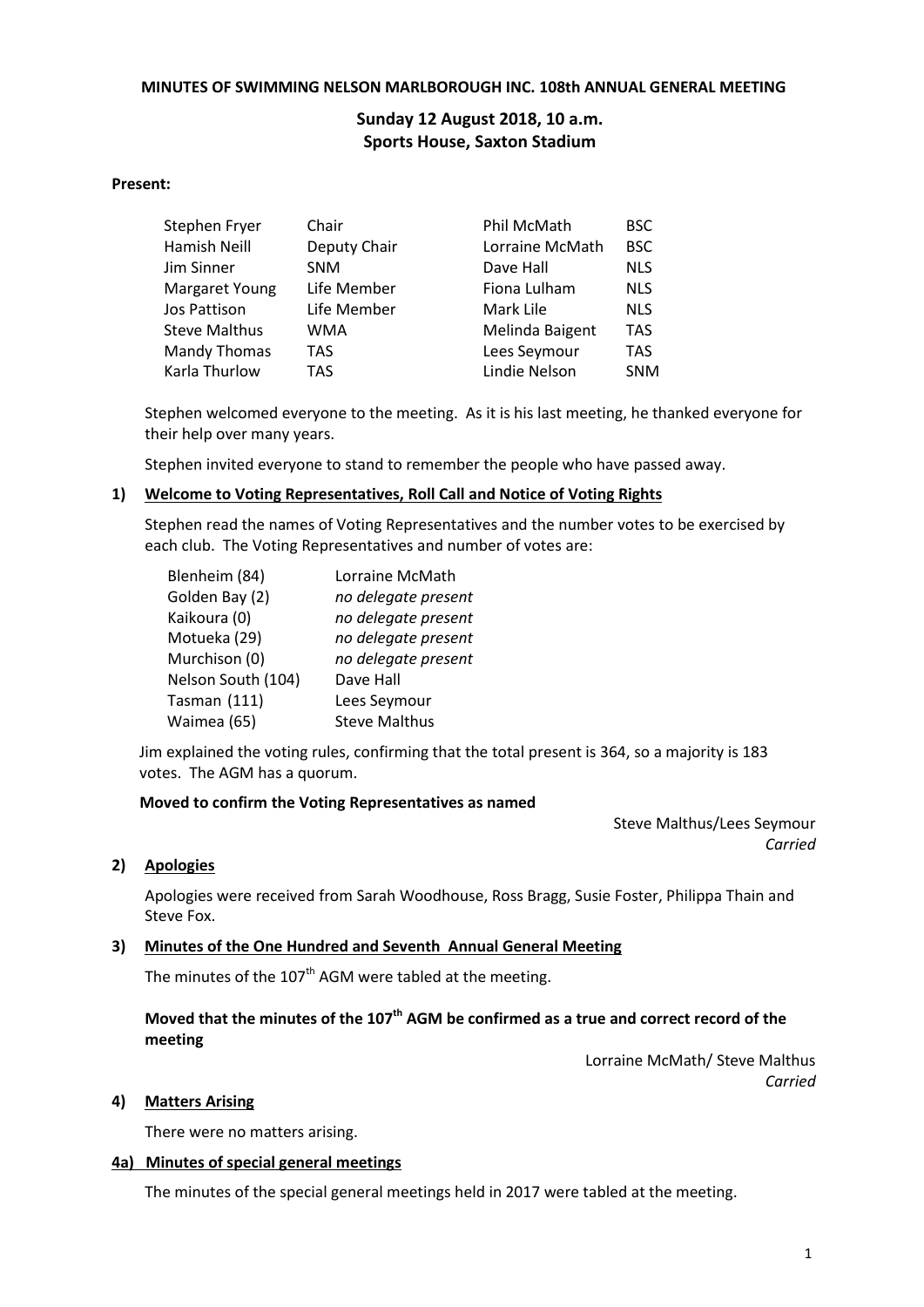**Moved to approve the minutes of the SGMs of 10 September and 29 October 2017 as true and correct records**

> Hamish Neill/Dave Hall *Carried*

## **5) Consideration of SNM Annual Financial Statements, Statement of Accounts,**

The annual accounts in the printed annual report did not print well, so a new version was tabled at the meeting.

Susie is away but Jim invited questions. He noted that the surplus is much lower this year, partly due to timing of income and expenses for the 2017 SNZ Zonal meet, with income falling in 2017 and expenses paid in 2018. The review of the accounts has not been completed, so there may be some changes following the review. There were no questions about the accounts.

## **Moved to approve the Annual Financial Statements and Statement of Accounts, subject to independent review**

Jim Sinner/Hamish Neill *Carried*

### **6) Consideration of SNM Inc Annual Report**

The SNM Annual Report was pre-circulated to clubs and was posted on the SNM website. A short version was also tabled at the meeting. There were no questions.

# **Moved to approve the 108 th Annual Report of Swimming Nelson Marlborough Inc**

Stephen Fryer/Mark Lile *Carried*

### **7) Tabling of Annual Report and Annual Financial Statements from Clubs**

Reports were received from:

- a) Blenheim
- b) Kaikoura
- c) Golden Bay
- d) Motueka
- e) Nelson South
- f) Tasman
- g) Waimea

The Golden Bay annual report was not available at the time the SNM annual report was printed, but it has been included in the revised annual report which is available on the SNM website. No accounts were received from Tasman Swimming Club. Mandy advised that these accounts have not been reviewed yet.

## **Moved to receive the Annual Reports and Financial Statements submitted by Clubs**

Lees Seymour/Steve Malthus *Carried*

## **8) Election of Board**

There are two vacancies on the Board. The following Board nominations have been received:

a) Nelson South: Susie Foster

## **Moved that, there being a single nomination for 2 vacancies, Susie Foster be declared elected to the Board of Swimming Nelson Marlborough**

Lorraine McMath/Steve Malthus *Carried*

Jim noted that the Board can appoint members to fill casual vacancies. The Board may go back to clubs inviting suggestions. This is a good opportunity to appoint an independent Board member.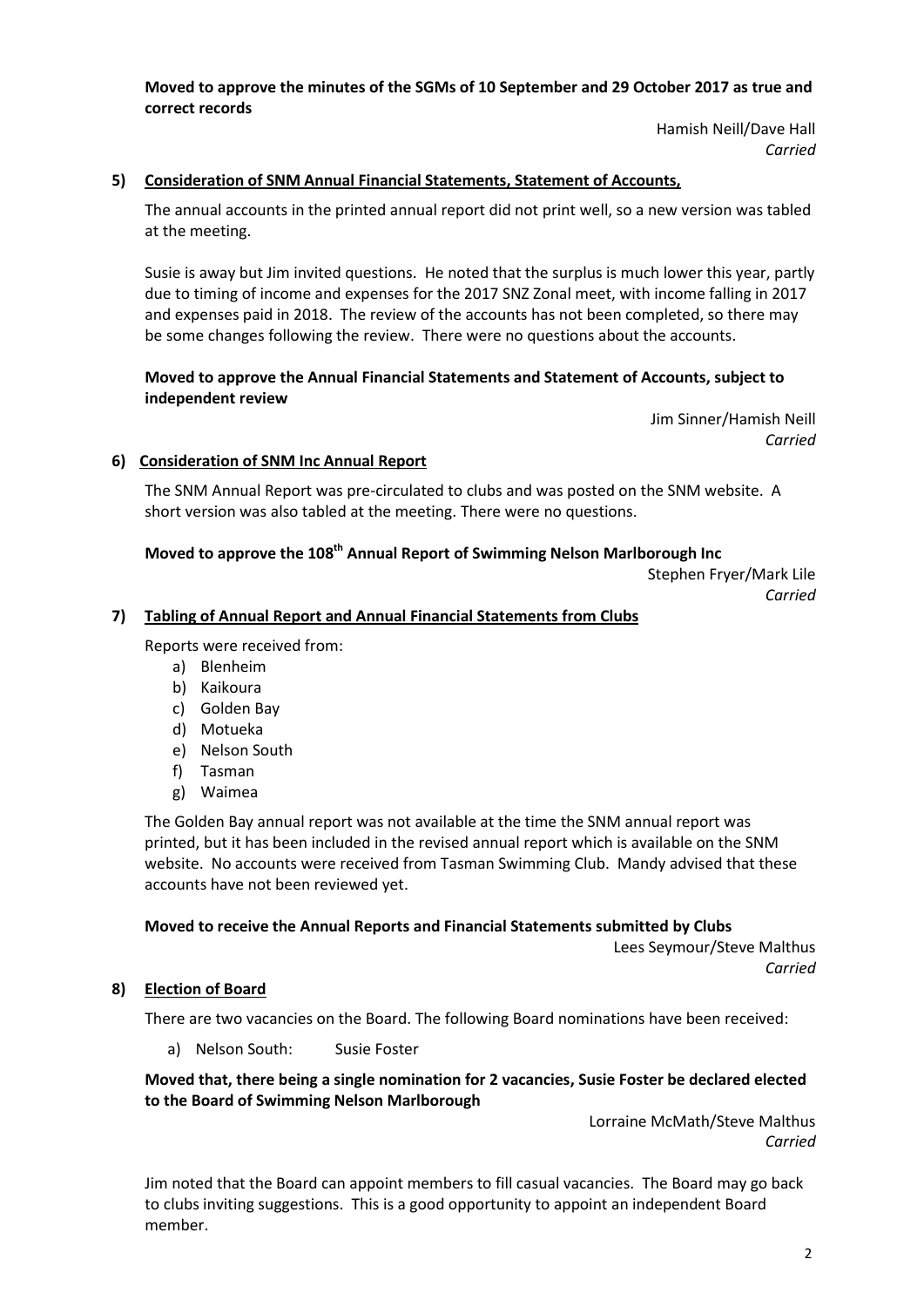Hamish reminded the meeting that the Board is the governance entity and in some regions boards have had to deal with issues related to pastoral care and financial management. Nelson Marlborough needs to have a full complement of Board members if any of these hard issues come forward.

### **8a) Expressions of interest in the Management Committee**

Stephen enquired whether there is anyone interested in joining the SNM Management Committee, noting that appointments are made by the Board. Karla Thurlow expressed interest in joining the SNM management committee.

## **9) Announcement of Service and Honours Awards**

Awards Committee members Jos Pattison and Hamish Neill announced the SNM awards.

Jos prefaced his comments by noting that the badges for the SNM awards need review to acknowledge the huge support that recipients have provided to the sport. For now, the committee is presenting pockets, but asks the Board to discuss the badges, suggesting that they should be bigger that the ones given to swimmers to make them stand out. The committee also asked the Board to consider what would be an appropriate badge for Life Members.

#### **Recognition Awards:**

Jenny Limmer (Waimea) Shirley Hollis (Waimea) Maddy King (Golden Bay) Ryoko Takahashi (Golden Bay) John Scobie (Blenheim) Steve Fox (Tasman) Mandy Thomas (Tasman) Dave Hall (Nelson South)

#### **Service Awards:**

Fiona Lulham (Nelson South)

#### **Honours Awards:**

Sarah Woodhouse (Blenheim) Kirsty Rukuwai (Nelson South)

#### **Life Membership:**

Hamish Neill (Nelson South)

#### **Moved that Hamish Neill be confirmed as a new Life Member of SNM**

Jos Pattison/Jim Sinner *Carried*

Jos also noted that the Awards Committee has nominated Stephen Fryer for an SNZ Honours Award. The outcome will be known in October.

#### **10) Announcement of trophies**

-

Jim announced the winners of the annual SNM trophies:

**Belsham Trophy<sup>1</sup> for the best swim of the year: Clara Foster (50m breast, SC) Wendy Fryer Cup for the swimmer of the year: Sierra Thomas**

 $1$  The SNM Management Committee subsequently recognised Matai McGuinniety as a joint winner of the Belsham Trophy for a 50m butterfly (LC) swim.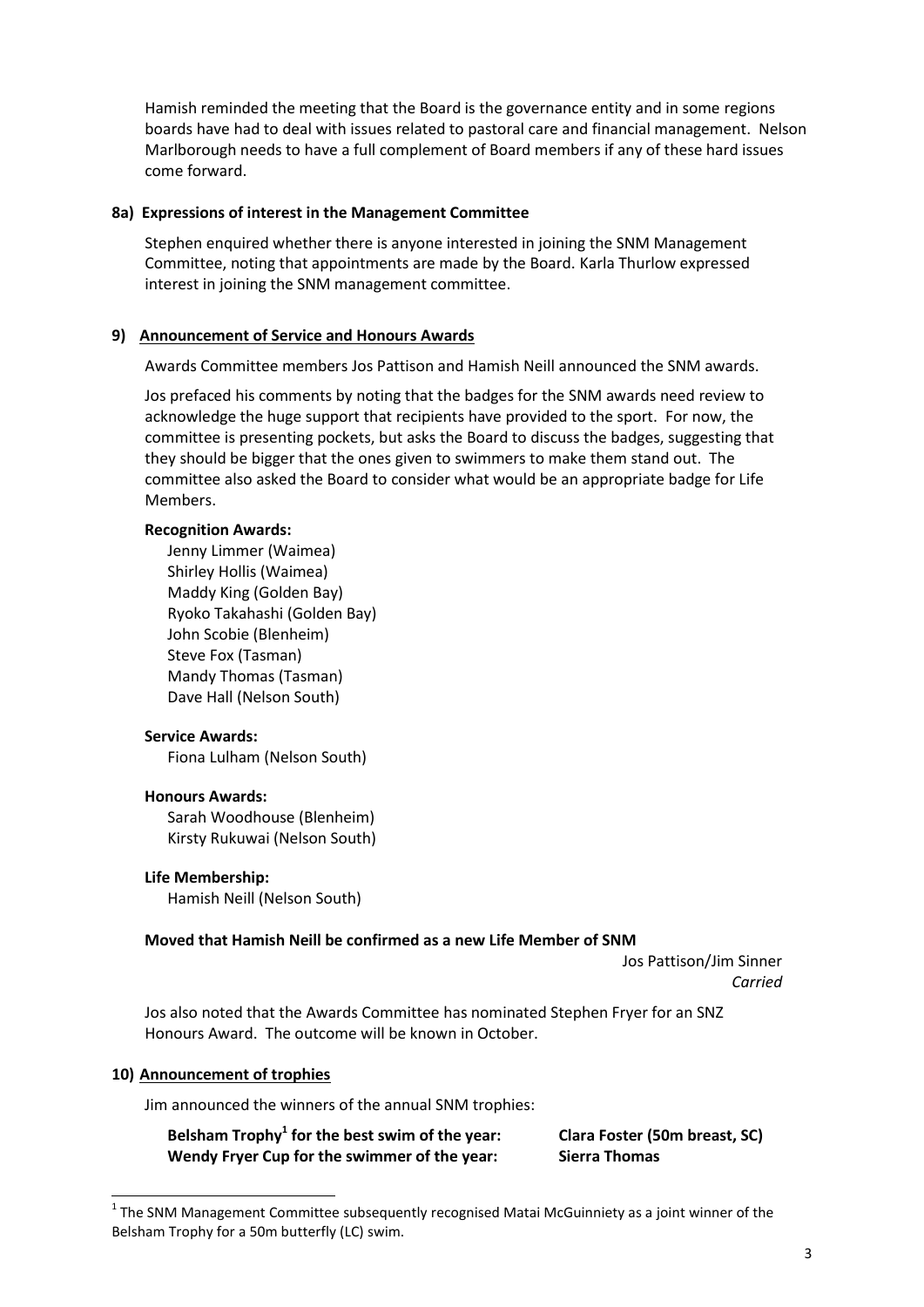# **11) Consideration of other items of business**

Stephen invited Lorraine to talk to the Blenheim Club's item of business, proposing that "technical suits" be disallowed for swimmers 12 years and under. Lorraine noted that the Makos Committee is considering whether, for South Island meets, the rules of the local region are followed or the SNZ rules are followed. Otago and Canterbury have rules in relation to technical swim suits for 12 & unders – but they are different. Otago does not allow boys to wear bonded seam jammers but allows girls to wear bonded seam brief swimsuits. Canterbury allows jammers but not bonded seam swimsuits. The Makos Committee believes Canterbury rules are more workable.

Dave noted that Nelson South does not support the remit as it stands. The SNM Management Committee has discussed this on two occasions and concluded it should be addressed at a national level by Swimming New Zealand.

Fiona also noted there is a particular difficulty for the SI Champs. At SI champs the age group is 12-14, but under the Canterbury rules the 12 year olds cannot wear bonded race suits whereas the 13 and 14 year olds can.

Jim to follow up regarding the status of policies from Canterbury and Wellington and when they take effect.

Jim asked if the AGM was of the view that a national policy from SNZ would be preferred to regions acting independently. If there is a remit or discussion at the national AGM, should our region support having a consistent policy across New Zealand? There was general agreement to this proposition, noting it would be better to have national rules – otherwise swimmers have to meet different rules in different places.

## **Moved to withdraw the item of business**

Lorraine McMath/Lees Seymour *Carried*

# **12) Special recognition of Stephen Fryer**

Hamish acknowledged Stephen's contributions to swimming in our region over 24 or more years, and shared with the meeting the material submitted to SNZ in support of the nomination for an SNZ Honours award (attached).

In addition, Hamish made special note of Stephen's effective leadership, including in particular his relationship with Swim Canterbury West Coast which lead directly to SNM being loaned the touchpads we use. Stephen has had good relationships around the regional boards through his involvement in Project Vanguard leading into the SNZ review. Stephen is not an email guy – he gets on the phone to get the decisions made and build the relationships.

Hamish also noted that, as a leader, Stephen has managed strong personalities and made tough decisions that weren't always going to please everyone. Stephen is determined and prepared to fail, but he always got up to do it again and never lost focus on what it is all about: the sport of swimming and the swimmers.

Margaret presented Stephen with a farewell gift.

Stephen reflected on whether he was doing the right thing to step down, and concluded that it is right. He is travelling extensively and cannot do this job when he is overseas. He thanked everyone for their support. He has enjoyed his time with Swimming Nelson Marlborough and still enjoys it, and hopes to continue to see people around the pool.

The meeting closed at 11.00 am